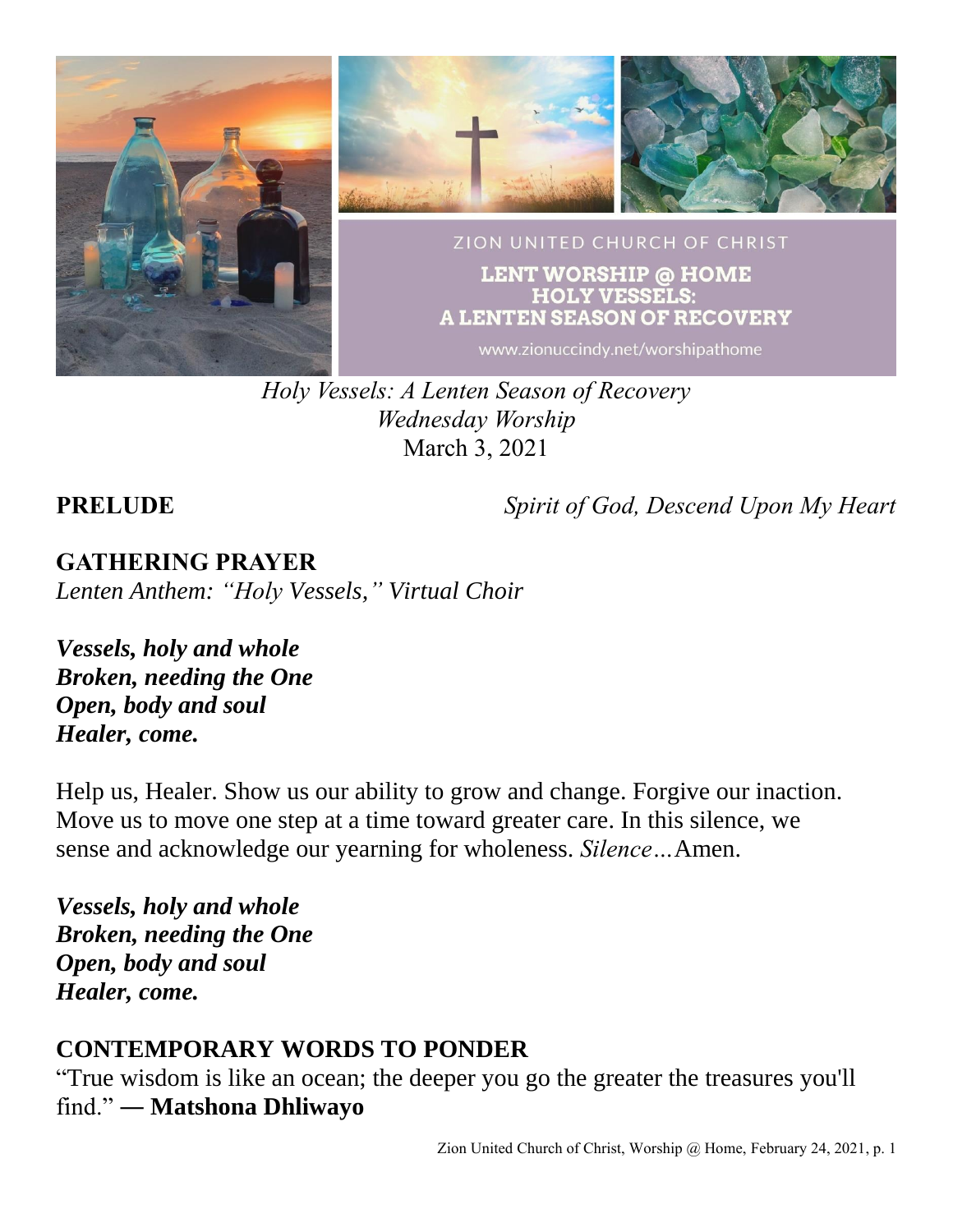"Bad things do happen; how I respond to them defines my character and the quality of my life. I can choose to sit in perpetual sadness, immobilized by the gravity of my loss, or I can choose to rise from the pain and treasure the most precious gift I have - life itself."**–– Walter Anderson**

"Some people spend so much time hunting treasure that they fail to see it all around them. It's like sifting through gold to find the silt."**–– Richard Paul Evans**

"It is by going down into the abyss that we recover the treasures of life. Where you stumble, there lies your treasure."**–– Joseph Campbell**

"Where there is ruin, there is hope for a treasure."**–– Rumi**

#### **WE HEAR GOD'S WORD** *Matthew 8: 1-4*

When Jesus had come down from the mountain, great crowds followed him; and there was a leper who came to him and knelt before him, saying, "Lord, if you choose, you can make me clean." He stretched out his hand and touched him, saying, "I do choose. Be made clean!" Immediately his leprosy was cleansed. Then Jesus said to him, "See that you say nothing to anyone; but go, show yourself to the priest, and offer the gift that Moses commanded, as a testimony to them."

### **RITUAL ACTION FOR THE WEEK**

The words of Jesus we heard in this week's healing story were "I do choose. Be made clean!" Faced with a request, and given the choice, Jesus chooses to say "yes." And he says "yes" to each precious and treasured life. Recovered wholeness is offered to everyone and will look different for each one. I invite you to take up a piece of beach glass now and examine it closely, noticing the worn edges and the color, feeling the texture and thickness.

Examine it as a treasure that is completely unique, which of course it is. Then shift your thinking to your own rough edges. What broken edges in your own life need help? What will you do in this Lent season to focus on healing of body, mind, and spirit?

### **HYMN** *The Old Rugged Cross*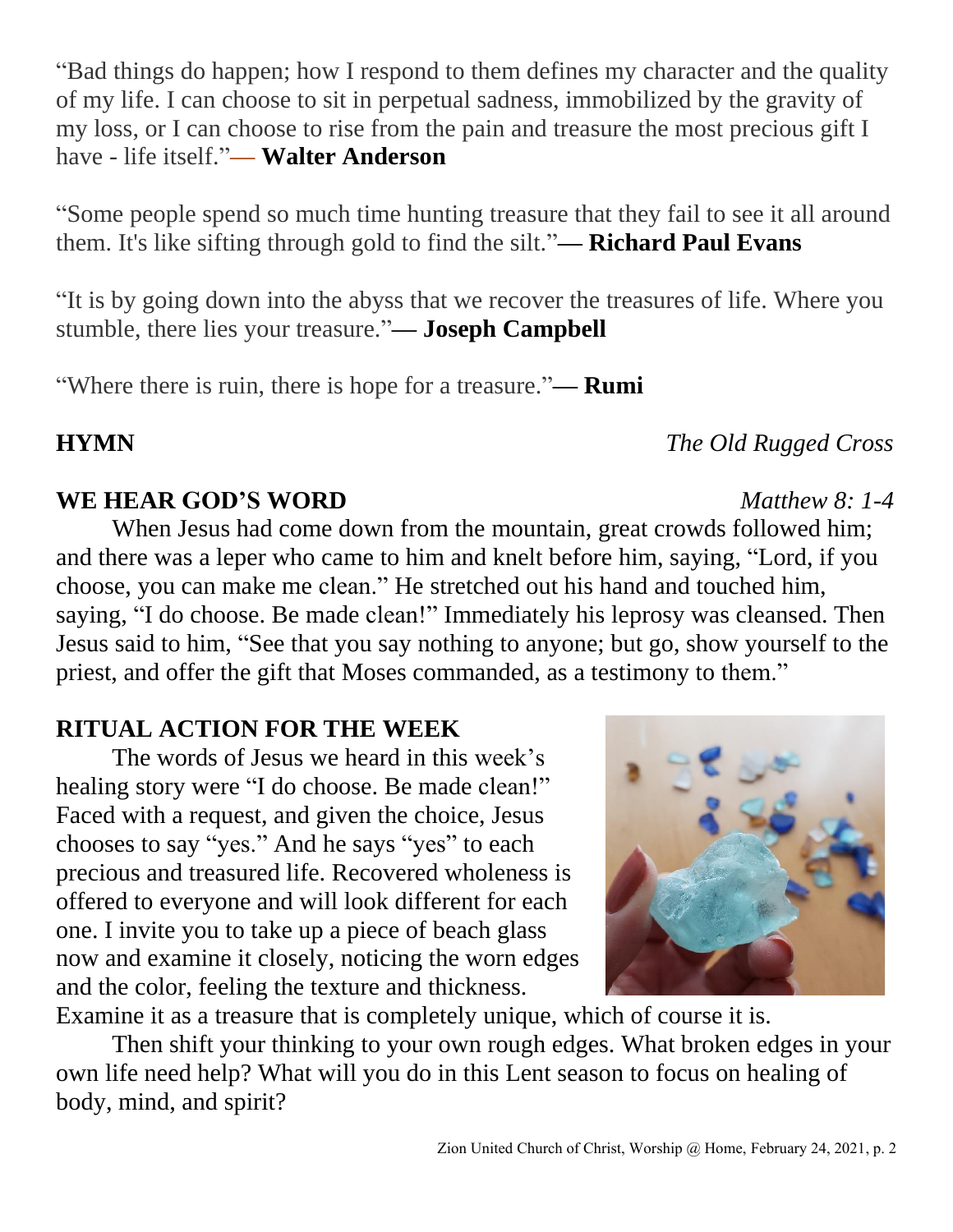Take a moment to think on this and then when you are ready, enclose the broken piece in your hand and hold it to your heart, breathing (*"spirare"*) deeply and inviting that Spirit to live and move in you in a special way over the next six weeks. Keep your piece close at hand… perhaps on your desk, nightstand, or pocket where you can feel it regularly this week.

### **WE RESPOND TO GOD'S WORD WITH OUR GIVING**

**Invitation –** With gratitude and thanksgiving we bring our gifts to God. Jesus chose to be our friend and our Savior, and so we rejoice, too, that we have been chosen to be his followers. There is much that we can bring to God this night—our financial resources, our spiritual resources, the resources of our time and talents and love. To some these gifts may seem small, but with them, God can do great things.

You can mail your offerings to our office. We check the mail regularly. Zion United Church of Christ 8916 E. Troy Ave. Indianapolis, IN 46239

Or, you can donate through our website through our secure PayPal button at www.zionuccindy.net/donate. Please know that PayPal receives a 2.2% processing fee and a \$0.30 transaction charge. You are able to set up reoccurring, monthly payments.

**We Give Thanks** – Healer God, may the gifts we offer today be signs of our trust in you. They may be a little rough and worn, but they are the treasures of our lives. Bless these gifts, those who give, and those who receive. Amen.

# **PRAYERS OF THE PEOPLE**

*Song of Preparation: "Make Us Holy, Make Us Whole*," Martha & Michael Main

*In your love, make us whole. May we rest in your compassion. Calm the lost, weary soul in the warmth of your love. May your peace fill our hearts. May we know the love of Jesus. By your grace, you console.*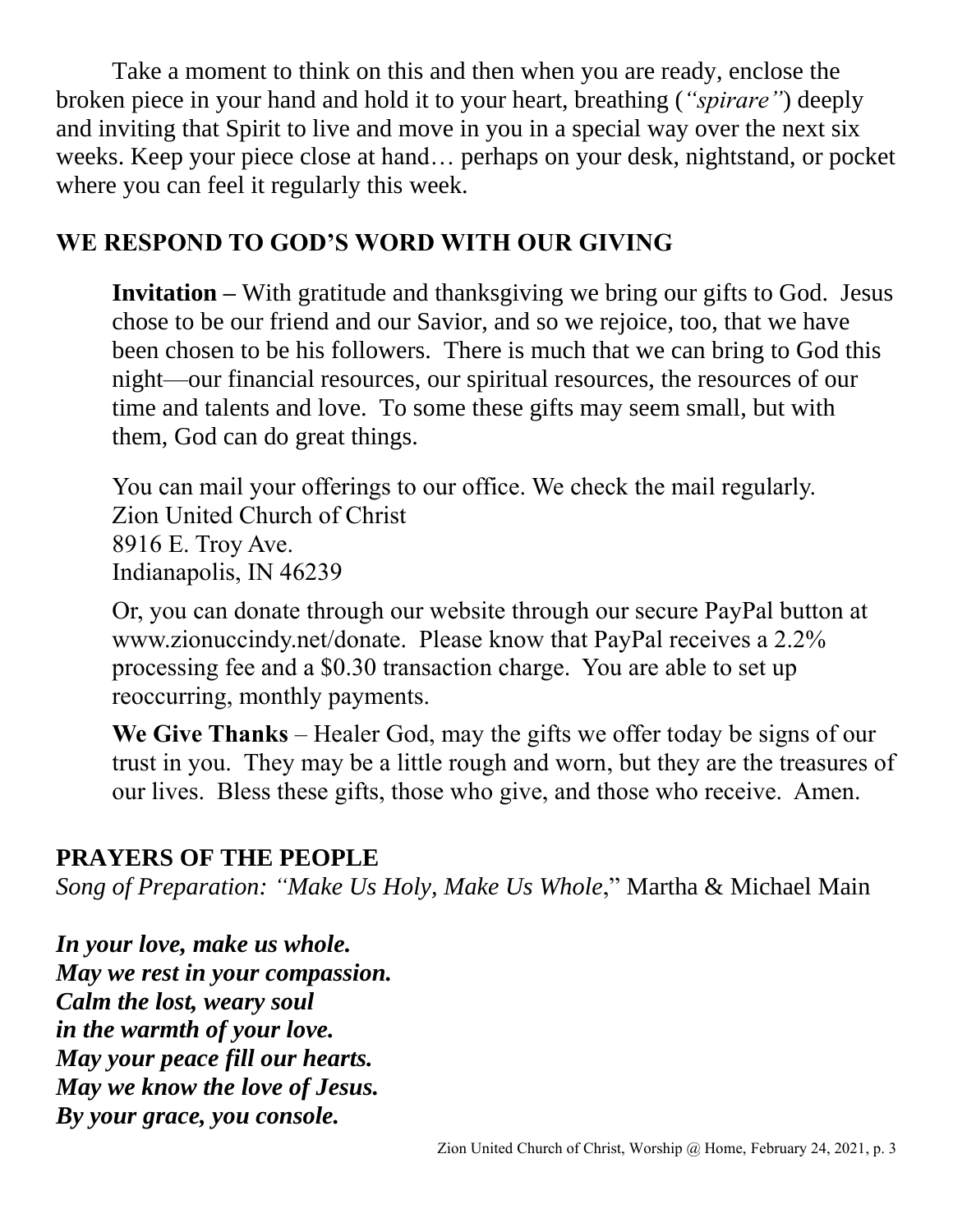#### *Make us holy, make us whole.*

Healer of our every ill, especially our malady of separation and fear, we come before you to make our petitions known. Hear our cries for healing of body, mind, and spirit. We know that already you are at work among us, showing us the way to recovery from the toxicities and grief of our time. As demolished pieces that are treasured when found, we trust that beauty from brokenness is possible when we seek to bind together that which is wounded. We pray especially for those who have experienced the physical loss of family and friends in the pandemic and those who are still suffering the consequences of the illness. We pray for each person who suffers in body in other ways–weariness from inactivity or weariness from overactivity in this time. We pray for those whose treatment of maladies have been put on hold and those who suffered isolation in their illness, whatever the cause. We pray grateful thanks for the medical staff everywhere around the world who have shown unbelievable strength and stamina and we mourn the demise of too many caregivers who risked their lives for our sake. God, in the quite of our hearts, hear our prayer…(*A time for silent prayer)*

**The Lord's Prayer--**Our Father, who art in heaven, hallowed be thy name, thy kingdom come, thy will be done, on earth as it is in heaven. Give us this day our daily bread. And forgive us our debts, as we forgive our debtors. And lead us not into temptation, but deliver us from evil. For thine is the kingdom, and the power, and the glory, forever. Amen.

*In your love, make us whole. May we rest in your compassion. Calm the lost, weary soul in the warmth of your love. May your peace fill our hearts. May we know the love of Jesus. By your grace, you console. Make us holy, make us whole.*